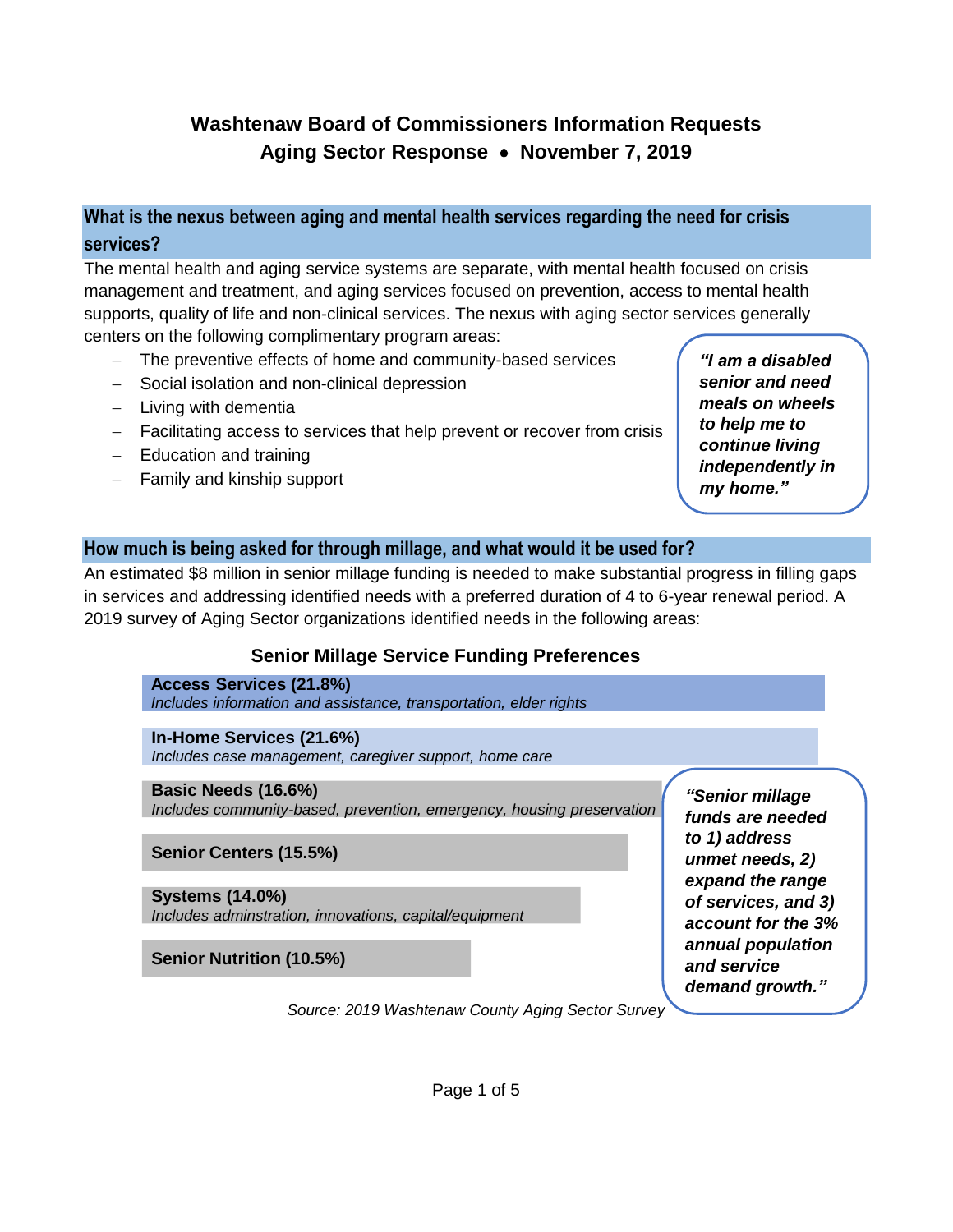### **What are the gaps in services?**

Significant gaps continue to exist in both senior grant funding and services. In 2019, the McCalla Foundation received \$221,000 in requests but only allocated \$96,000 allocated, leaving a \$125,000 gap. Additionally, the grant requests made to the Washtenaw County Coordinated Funders has continued to far exceed the amount of funding available. Senior millage dollars are utilized in Kent County to fund the following county-wide services that are not are currently funded in Washtenaw County:

- − In-home counseling
- Dental services
- − Dementia care
- − Fraud prevention
- − Guardianship
- − Hearing aids
- − Home modifications
- − Recreation therapy
- − Money management
- − Partner training
- − Vaccination costs

*"There are no state or federal funds available through the Area Agency on Aging 1-B to support senior center operations."*

# **What are the Unmet Needs?**

The following wait list and gaps in services have been identified through the 2019 survey of Aging Sector professionals.

### **Wait Lists**

- − **5-25** potential Meals on Wheels clients are waiting for home-delivered meals in Ypsilanti, Ypsilanti Township, Pittsfield Township, Superior Township
- − **12** individuals are waiting for additional days of home-delivered meals and/or a second meal/day in Ann Arbor
- − **136** vulnerable older adults throughout the county cannot afford to purchase homecare at private market rates to help them remain in their home and are waiting on in-home services through the Area Agency on Aging 1-B's Community Living Program such as personal care, respite, housekeeping that are needed to help with activity of daily living limitations
- − **70** individuals with disabilities need a nursing home level of care but wish to remain in their home and are waiting on home and community-based services through the MI Choice Medicaid Waiver program
- − **30** individuals in the Washtenaw County Relatives as Parents Program are awaiting counseling on coping skills, community resource information and options
- − **10-20** individuals are on a wait list each month for Senior Center Food Pantries in Lima Township, Lyndon Township, Sharon Township, Sharon Township and Chelsea
- − **6** Handyman service requests are denied monthly due to affordability
- − **1-2** adult day care requests are unfulfilled monthly due to lack of transportation**2** home care aide requests are denied monthly due to affordability
- − **190** requests for accompanied transportation are unmet annually

*"This week I put three more seniors on our Meals on Wheels wait list. If there were transportation, two of them could come to a congregate meal site instead." – A Local Home Delivered Meals Program Director*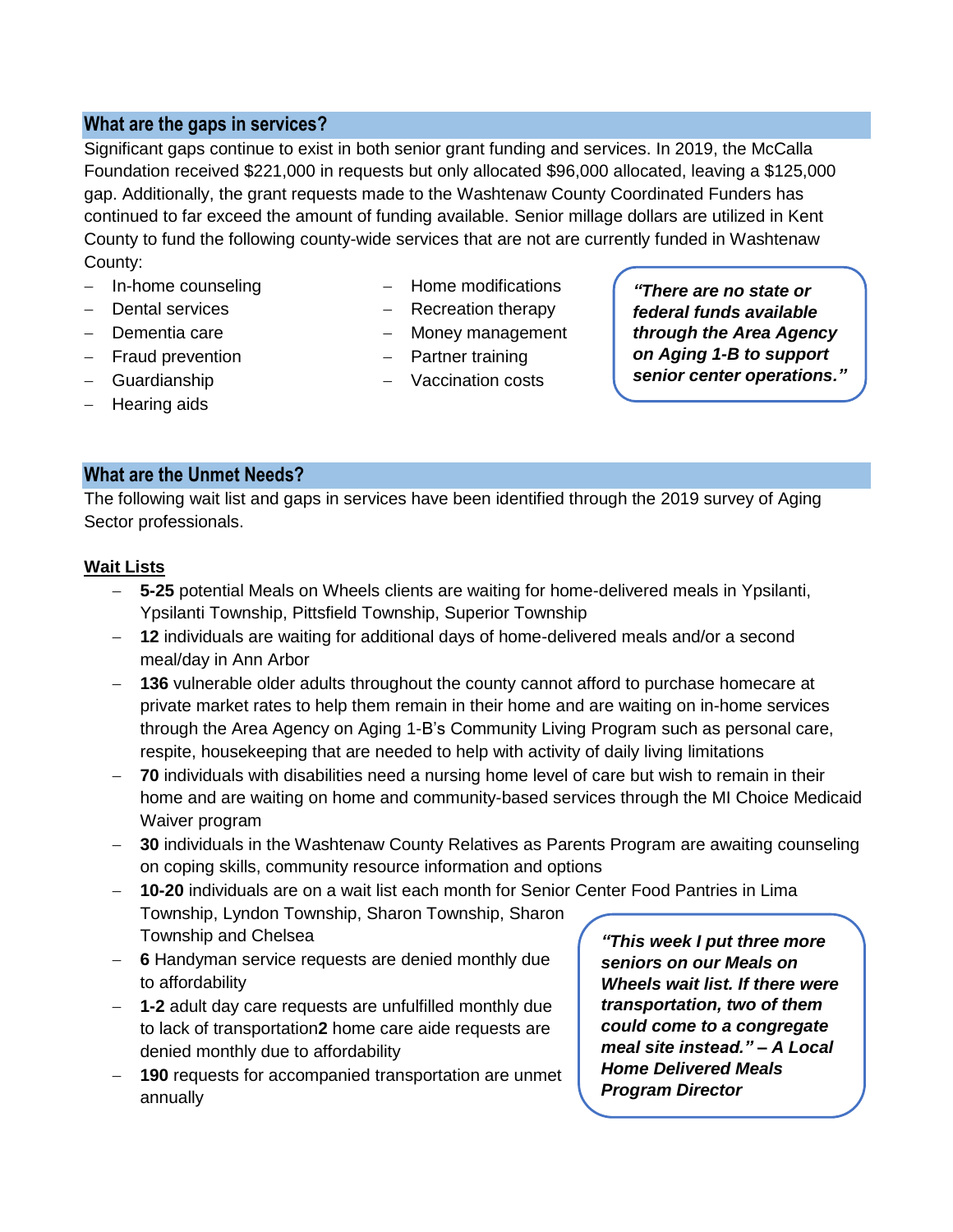#### **Gaps in Services**

- − Ypsilanti Senior Center needs A-Ride vouchers for those who cannot afford \$3 per ride
- − Requests for transportation are outside the scope of offered transportation
- − Only one-third of county senior centers are open full-time
- − Home safety deficiency identification and mitigation services (minor home repair and equipment) are only available in two (2) county zip codes
- − Many outlying areas of the county have no home delivered meal service
- − Kosher, DASH, Asian, gluten free and vegetarian special diet meals are not equitably available throughout the county
- − Ann Arbor Meals on Wheels has one 0.8 FTE social work position to but needs 1.5 FTE to provide more comprehensive, wraparound services for clients to help them age in place

*"A woman came into the center with her seeing eye dog. Our intern spent many hours trying to find solutions for her. She couldn't do laundry in her building because the machine had a touch pad. We found that Hope clinic could help her with that but then she had trouble with transportation. We could not find solutions to many of her problems."*

- − Both Ann Arbor Meals on Wheels and Ypsilanti Meals on Wheels (YMOW) are at or near capacity, preventing them from seeking new clients and needing to add an additional route(s)
- − YMOW has assessed a monthly need for 2-6 cases of liquid meal supplements
- − The YMOW Personal Care Equipment and Supplies Pantry is able to assist less than 50% of the individuals who have been identified with unmet needs
- − Many senior centers are too small to accommodate the demand for programming and need additional classrooms/square footage
- − Subsidized extended out-of-home respite beds
- − Vision and hearing-impaired services

# **What are the social consequences of not helping older adults?**

Diminished potential for aging in place. An AAA 1-B study of being on wait lists found these consequences for people who never got services after two years:

- − Five times more likely to be placed in a nursing home
- − 31% higher mortality rate
- − Family caregivers three times more likely to say their caregiving responsibilities interfere with their ability to work

Consequences of inadequate nutrition and increased social isolation due to limited availability of Meals on Wheels:

- − Increased dependence on avoidable health care services
- − Increased risk of falls
- − Increased moves to more restrictive living settings
- − Poorer health outcomes
- − Lower quality of life
- − Increased social isolation

*"As a person suffering from dementia was leaving our memory café she said, "I love coming here and I am better when I get home."*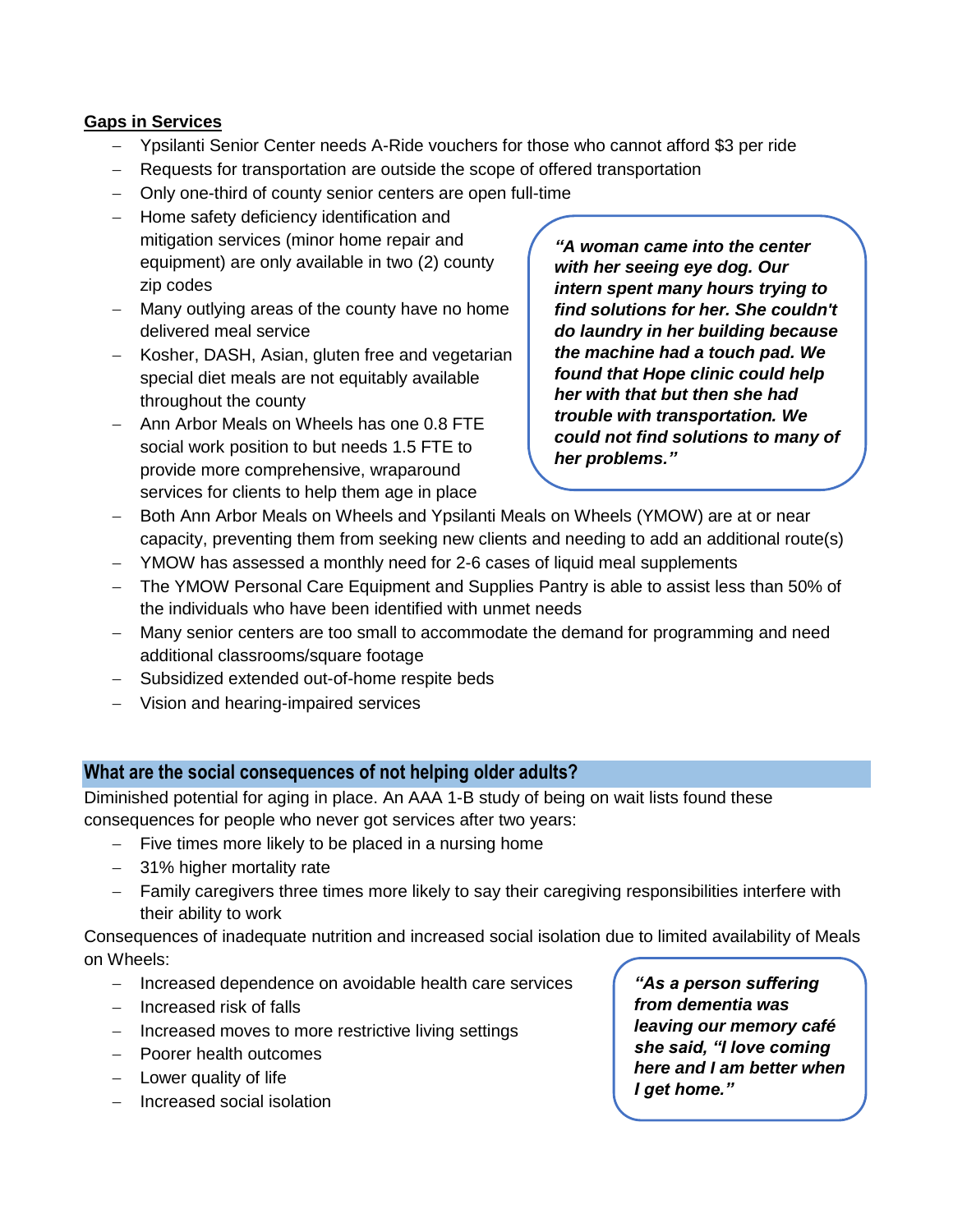# **What are the economic impacts of not caring for older adults?**

- − Most Aging Sector spending stays in Washtenaw County, and the largest portion of spending is for labor. The exception is the congregate and home
	- delivered meals program spending on food. However, over 75% of Michigan's HDM providers report that 75% or more of their food used to prepare meals is purchased from Michigan-based sources.
	- − Generally, retirees provide \$4 in revenue for every \$3 spent on them through government services, according to a study by University of Florida Bureau of Economic and Business economist David Denslow.

*"Since the Great Recession, the following services have been eliminated and not restored by the Area Agency on Aging 1-B: out-of-home extended respite, and vision impaired services."*

- Seniors spend 88% 92% of their monthly income within 30 days of receiving it, mostly locally. With a medium age 65+ household income of \$60,000 in 2020, the senior population will inject approximately \$4.2 billion into the Washtenaw County economy.
- An analysis of the return on investment for the resource advocacy/systems navigation/benefits access work of Catholic Social Services found that they were able to generate \$21.28 in benefits for older clients for every state/federal dollar used to fund the program. Doubling their capacity could generate an additional \$1 million in health-related services and benefits for clients, most of which would be injected into the county's health care systems. Older adults waiting for in-home services numbered 184 in 2018.

#### **What are the impacts on agencies and employment of sector?**

The economic impact of increased home care spending can ripple through the state economy and generate "multiplier" effects. A study conducted by the University of Indiana for the AAA 1-B utilizing the Regional Input-Output Modeling System (RIMS II) found that for every \$36,000 allocated for in-home care, a new job is created. In addition, the funds return to federal, state and local governments in the form of income, property, business and sales taxes.

#### **What is the impact on townships – amounts of \$ taken for budgets for services**

There are two main sources of local contributions to senior programs:

- − Senior Center operations
- − Meals on Wheels
	- o Ypsilanti Township: \$10,000 a year
	- o Superior Township: \$2,500 a year
	- o Pittsfield Township: \$2,500 a year

*"Meals on Wheels helps to remove the worry for both me and my family about eating healthy."*